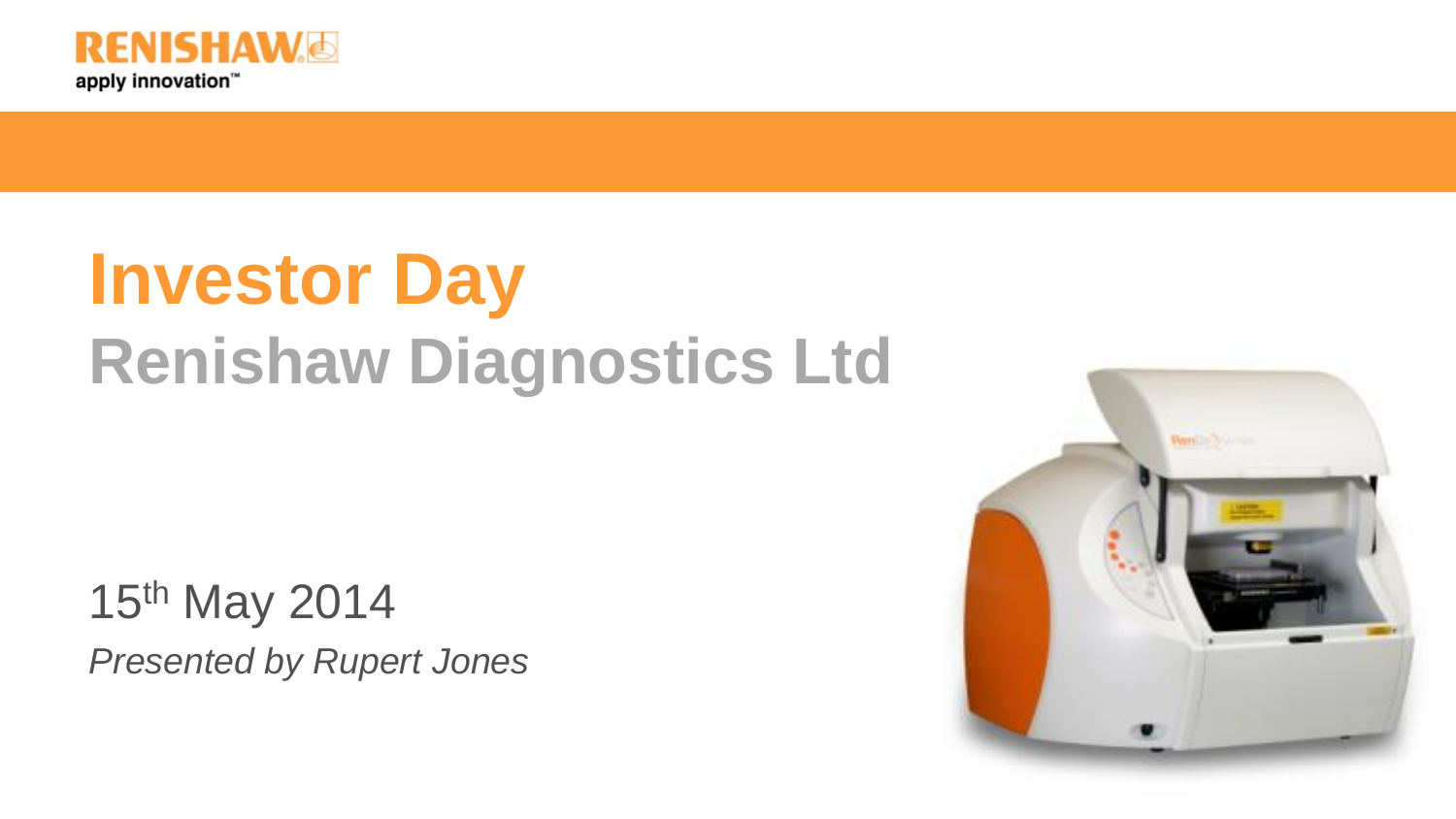

### **Customer needs**

Our customers will ultimately be medium to large hospital labs engaged in pathogen *(disease causing micro-organisms)* testing, from 'at risk' or symptomatic patient groups.

Health trust managers are constantly under pressure to reduce costs and improve patient outcomes.

Key to achieving this is an ability to accelerate and improve diagnostic precision, reduce prophylactic *(broad spectrum)* spend and provide a rapid, targeted and precise therapy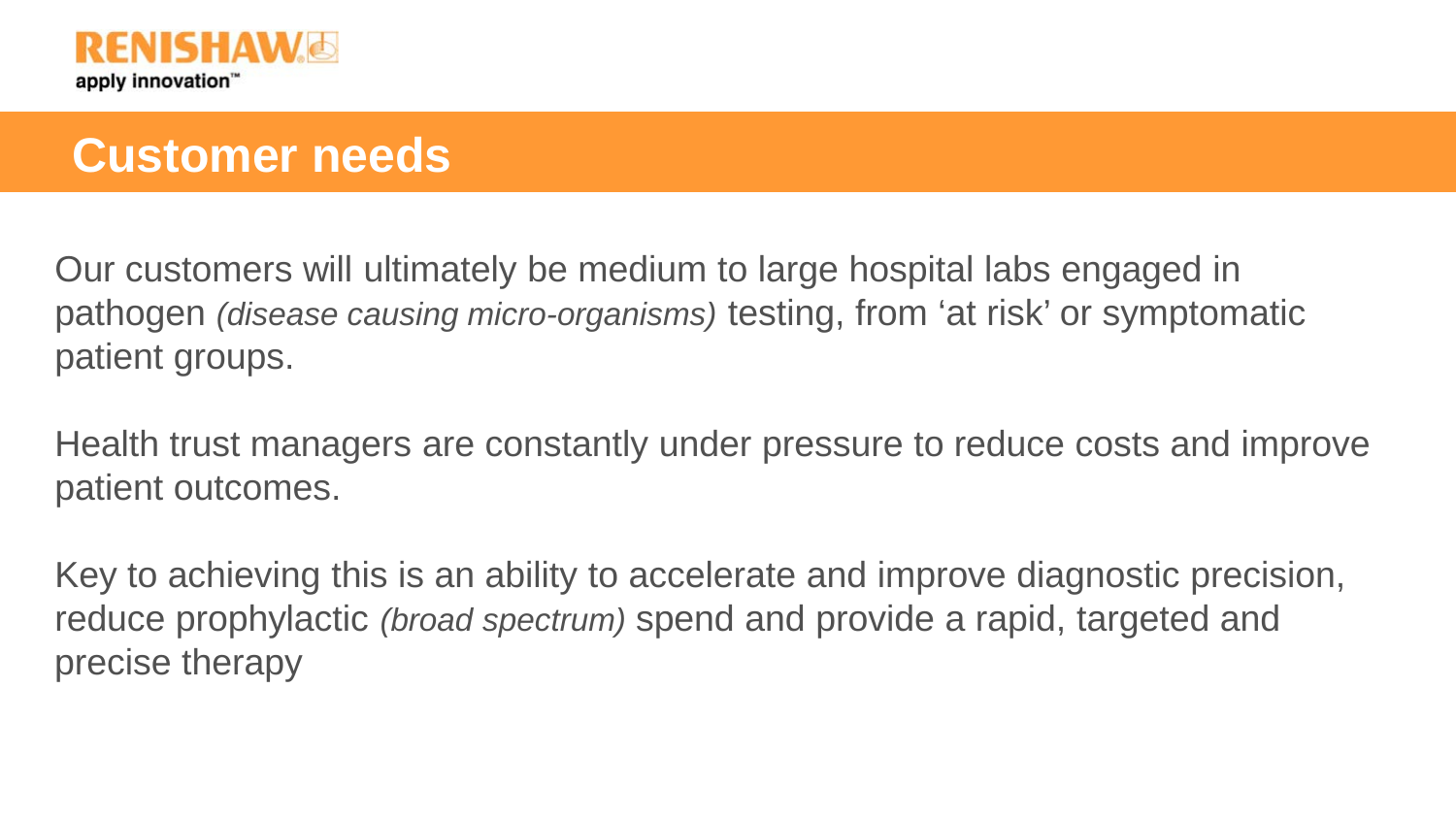

### **Customer needs**

The RenDx system provides **automated**, **high sensitivity testing** for **multiple pathogens** from a **single patient sample.** 

#### **This innovative platform has the potential to change clinical practice by:**

- Providing more accurate diagnosis for precise treatment selection and improve patient management
- Reducing time to diagnosis to allow quicker initiation of therapy
- Reducing cost/distress associated with unnecessary or incorrect treatment
- Maximising information from precious samples by testing for multiple pathogens in a single sample
- Automating the process, therefore reducing 'hands on' time for lab staff, enabling more efficient use of valuable resources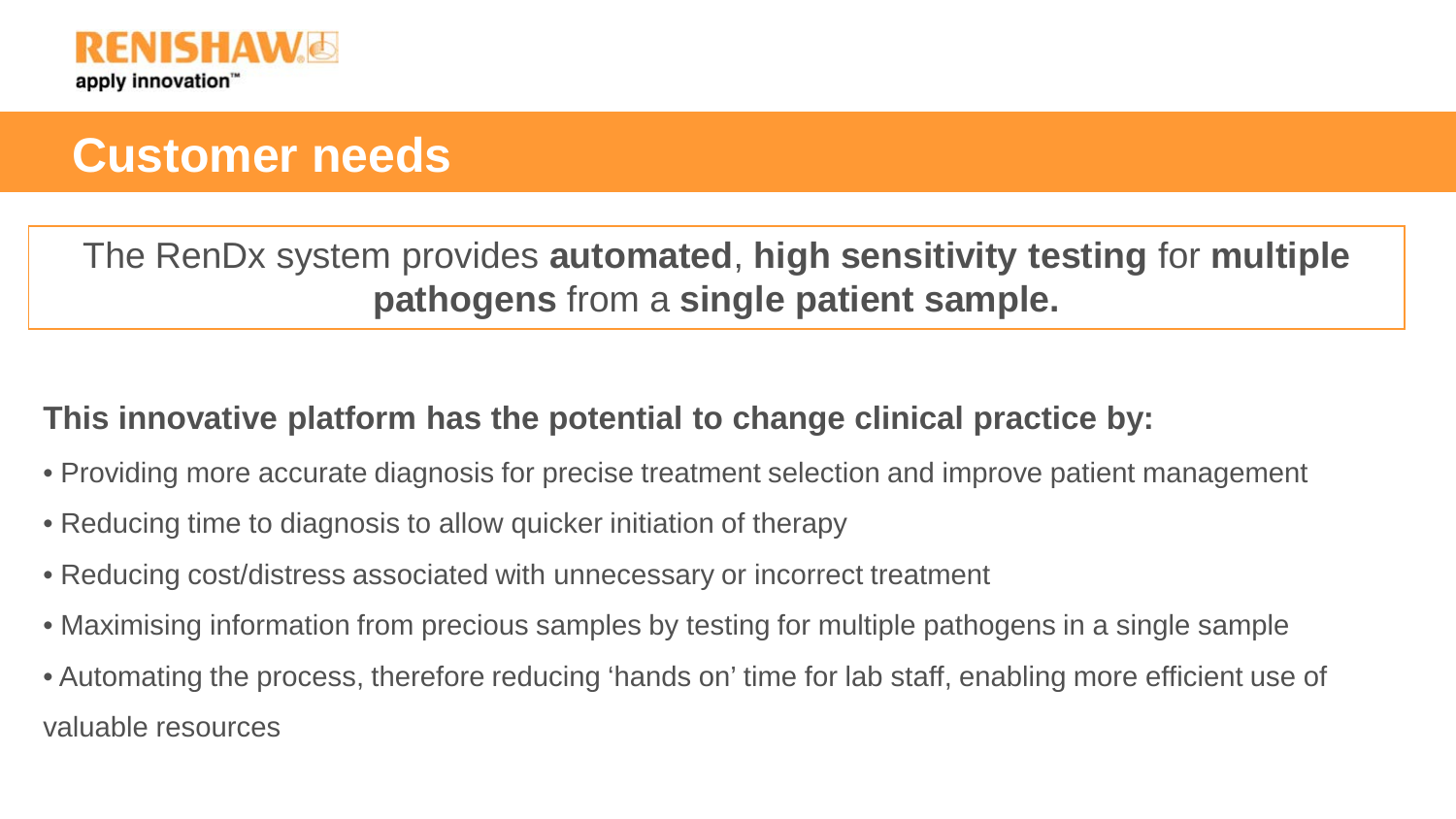

### **Engineering Solution – RenDx**

• Currently available and in use on a 'Research Use Only' basis, the platform has been very well received by early adopters



- It uses conventional techniques to achieve groundbreaking specificity and sensitivity
- The RenDx platform utilises standard microbiology lab practices prior to proprietary detection technology
- Renishaw is working towards having in place a 'certified diagnostic system' and accompanying 'assays' *(tests for targeted molecules)* for specific disease conditions

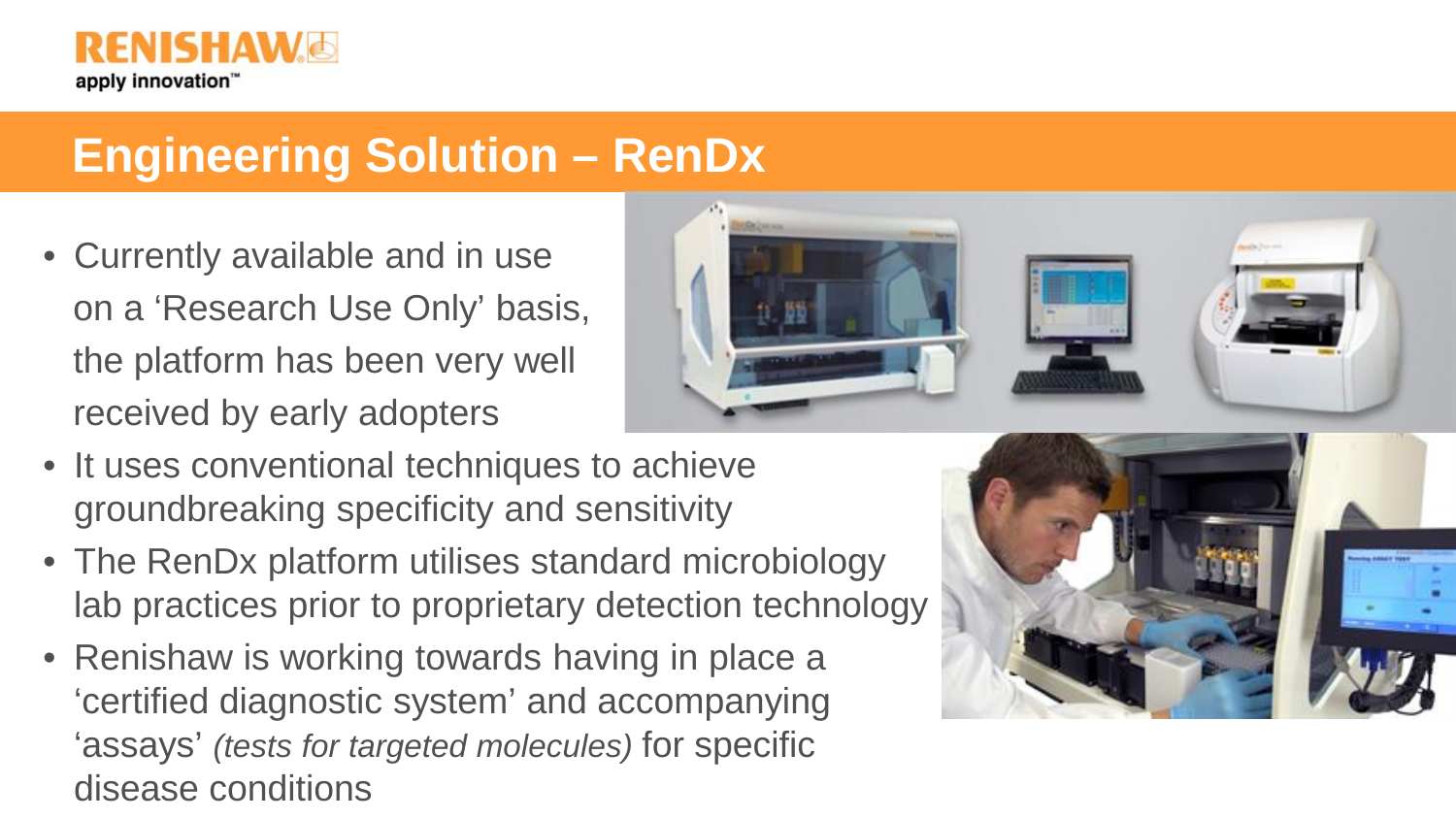Watch me on You Tube<sup>\*</sup>

Gastroenteritis

**Invasive Fungal Infection** 

**Infection of CSF** 

Configurable research kit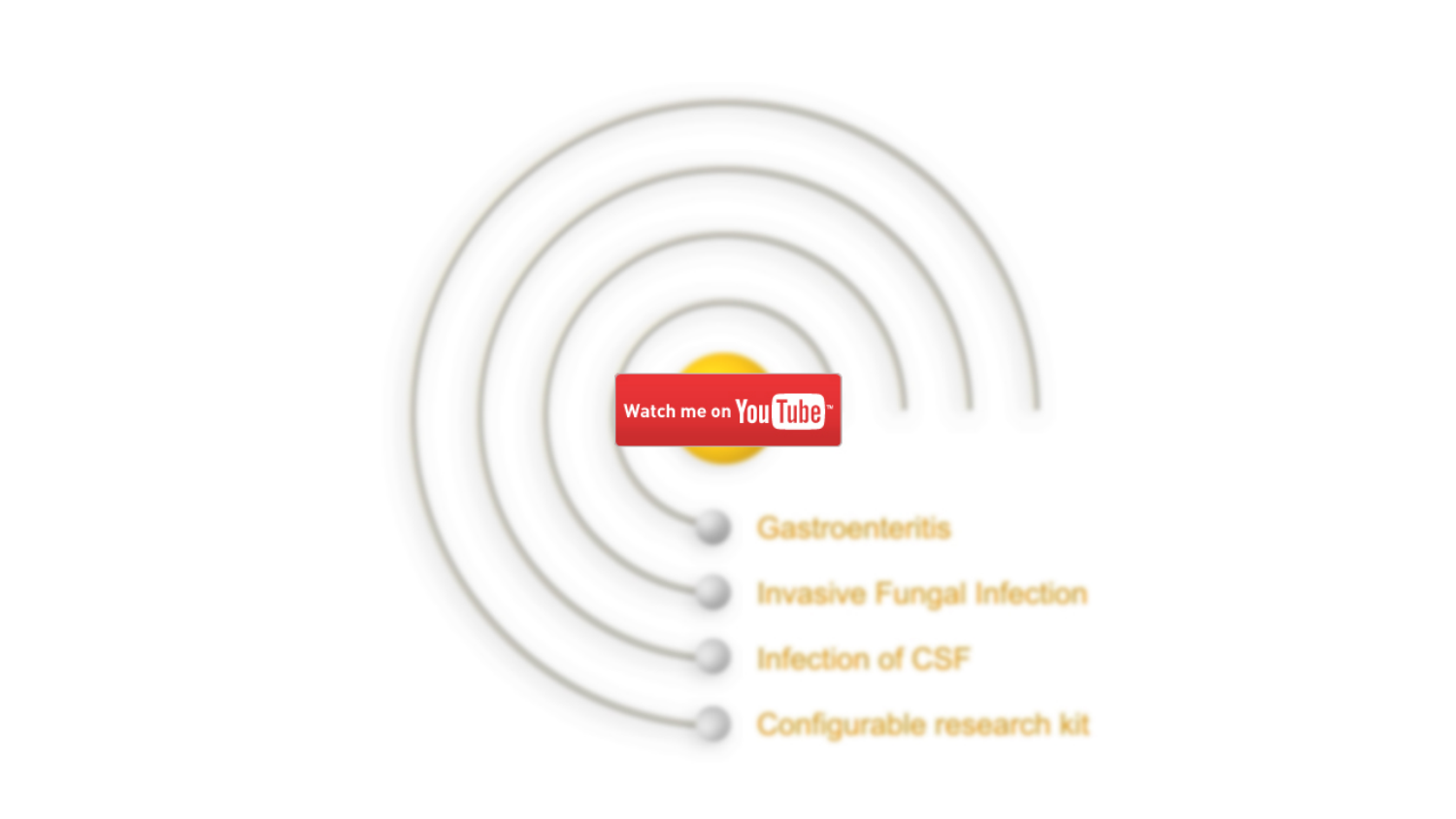

# **Renishaw's first 'targeted solution' – Fungiplex™ assay**

Allows detection of most common causative agents of invasive fungal infection (IFD)

| Candida            | <b>Aspergillus</b>    |  |
|--------------------|-----------------------|--|
| Candida spp.*      | Aspergillus spp.*     |  |
| C. albicans        | A. fumigatus          |  |
| C. parapsilosis    | A. flavus             |  |
| C. tropicalis      | A. niger              |  |
| C. guilliermondii  | Aspergillus. terreus* |  |
| C. Iusitaniae      |                       |  |
| C. dubliniensis    |                       |  |
| Candida, krusei*   | <i>*reported</i>      |  |
| Candida. glabrata* |                       |  |
|                    | <b>EXPLANATION</b>    |  |







- IFDs are predominantly diseases of the diseased
- The two most prevalent pathogens, **Candida** and **Aspergillus**, are responsible > 95% fungal infections
- Candida is the  $4<sup>th</sup>$  most common bloodstream infection, crude mortality rate 35 - 40%. Aspergillus mortality higher than Candida
- The RenDX with the Fungiplex<sup>™</sup> assay is the **only** system that detects both Candida and Aspergillus in a single test.
- Fungiplex assay is not yet CE marked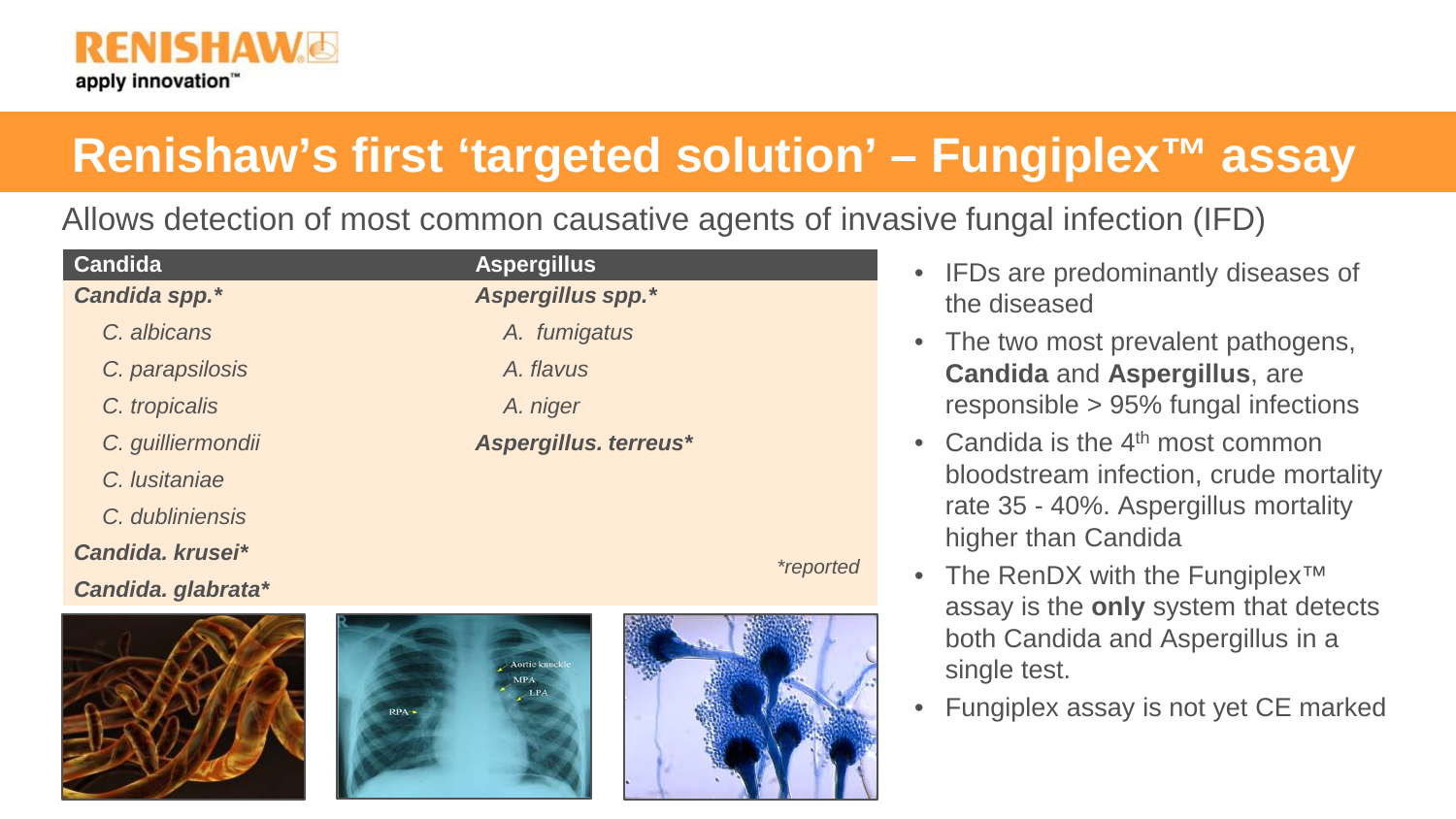

# **The RenDx solution**

- **Precision diagnostics** rather than broad spectrum treatments
- **Why is this a better approach?**
	- Non-specific signs and symptoms of infection
	- Conventional diagnostic techniques sub-optimal and often require prejudgement
	- Delays in treatment lead to poorer patient outcomes
	- Leads to over use of expensive, broad spectrum drugs
	- Leads to antibiotic/antifungal resistance

"*This approach to multiplex screening could transform the molecular detection of infectious disease*" Helen Fernandes, PhD Associate Professor and Director Molecular Diagnostics, UMDNJ, NJ, USA